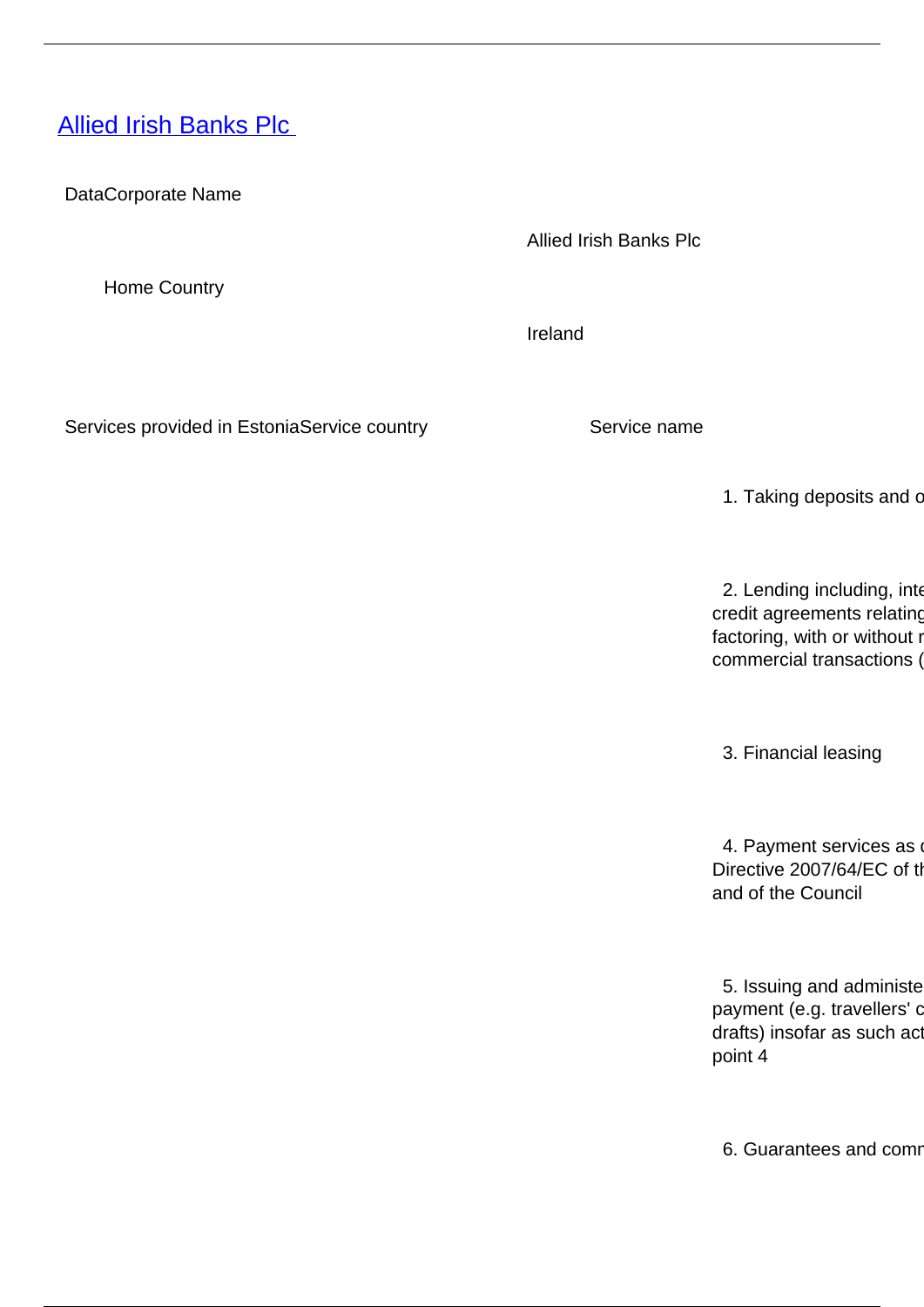7. Trading for own accou customers in any of the fo

7a. Money market instru bills, certificates of deposi

7b. Foreign exchange

7c. Financial futures and

7d. Exchange and intere

7e. Transferable securiti

8. Participation in securit provision of services relat

Additional MiFID service to mutual recognition und (2006/48/EC)

## **Financial Instruments**

|                            | Investment services and activities |                                                          |  |  |  |  |  |  | <b>Ancillary services</b> |  |  |  |  |  | Data reporting<br>services |  |  |  |  |
|----------------------------|------------------------------------|----------------------------------------------------------|--|--|--|--|--|--|---------------------------|--|--|--|--|--|----------------------------|--|--|--|--|
| Fina C1 X X X X X<br>ncial |                                    | A1 A2 A3 A4 A5 A6 A7 A8 A9 B1 B2 B3 B4 B5 B6 B7 D1 D2 D3 |  |  |  |  |  |  |                           |  |  |  |  |  |                            |  |  |  |  |